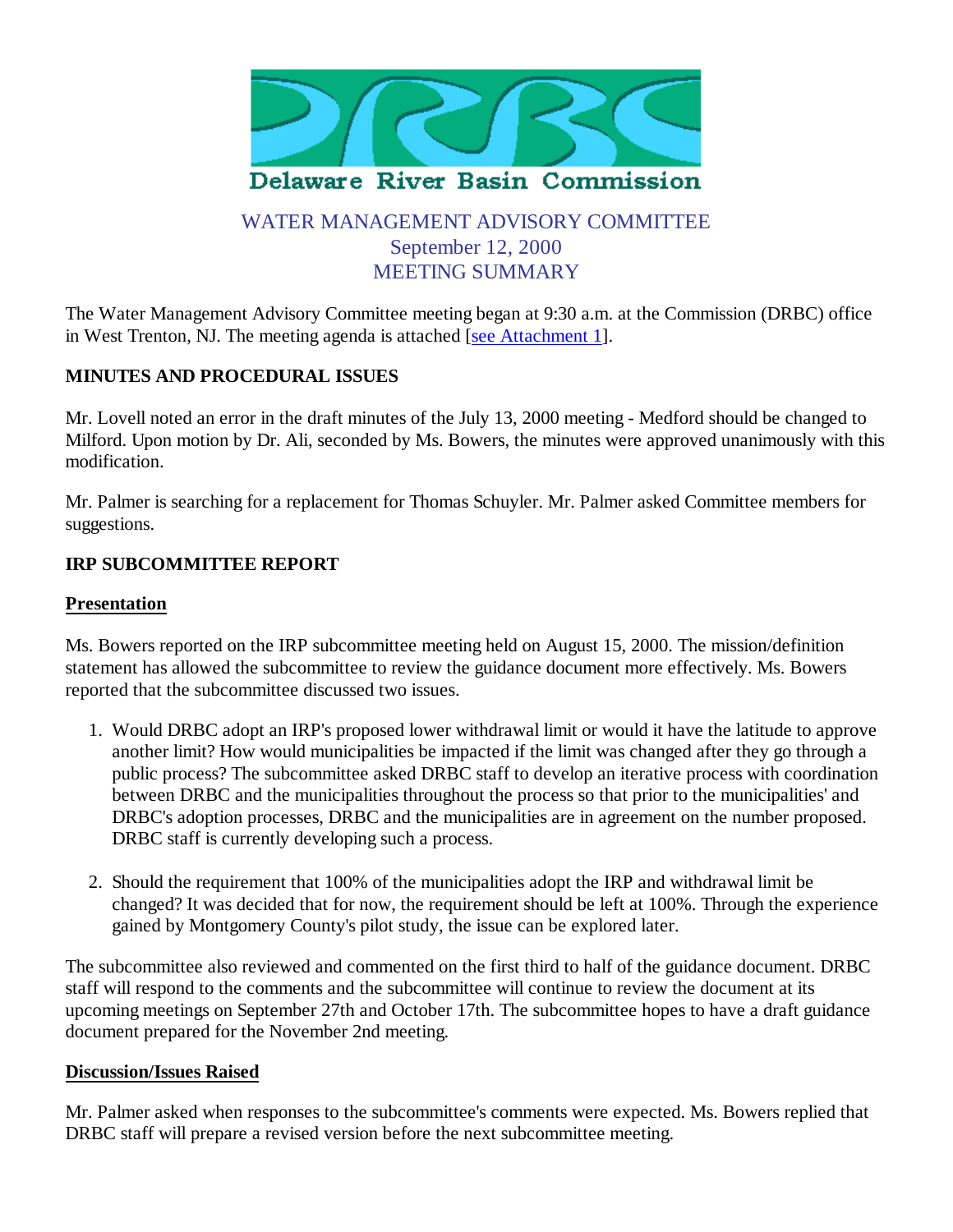Mr. Palmer asked who internally within DRBC reviews the comments. Ms. Siskind responded that it depends on the comment. Policy issues were discussed with appropriate DRBC staff. Ms. Bowers added that Dr. Featherstone assisted on certain policy issues.

Ms. van Rossum raised a concern regarding the change in the mission/definition statement from "..an IRP is not intended to be a tool to preclude growth that is inconsequential to water resource protection" to "...an IRP is not intended to be a tool to arbitrarily preclude growth". The first version gave the message that if limits on growth were necessary to protect water, then they could be appropriate. The revision takes that message out of it. The statement should be clear that if limits on growth are necessary for water protection, then they can be an appropriate tool to be used municipalities. Ms. Bowers replied that an IRP is not, and should not be perceived to be, a tool to preclude growth. Under Pennsylvania state law, the lack of water resources can't be used to preclude growth. Water resource management provides many options for water supply. Dr. Mercuri added that the municipal planning code allows sewer service to be used as a tool to prohibit growth, but not water. Ms. Bowers continued that the guidance is being developed to ensure that water resource issues are looked at holistically and to address how water resources can be best used and how to manage growth to protect resources. The key is managing, not stopping, growth and to work with land use planners to develop management techniques. If entities try to use water to stop growth, they will inadvertently encourage the expansion of infrastructure. Dr. Mercuri further added that New Jersey is developing new watershed management rules to view water resources in their entirety. They will include stormwater and cumulative effects. He added that, historically, the tendency has been to look at water resources in individual components. Mr. Palmer noted that if a person wants water for development they can get it. The IRP is intended to look at the whole picture. He added that this issue was discussed at length by the Committee and subcommittee. Ms. van Rossum was encouraged to attend the subcommittee meetings.

## **DATA NEEDS SUBCOMMITTEE REPORT**

### *Proposed Data Needs Resolution*

## **Presentation**

Dr. Mercuri reported that two comments were received from committee members on the draft data needs resolution since the last WMAC meeting. (1) Mr. Race commented that nurseries be included with agriculture rather than be reported separately. (2) Mr. Gast suggested that the public and institutional categories be combined. Dr. Mercuri stated that after discussing these items, he hoped there would be a motion to send the proposed resolution to the Commission.

## **Discussion/Issues Raised**

Agriculture and Nursery Categories: Dr. Ali explained that in New Jersey, it is the policy of NJDEP to treat nurseries equally with other types of agriculture during drought. Dr. Miri responded that separate reporting by nurseries would not affect their status during drought. Mr. Palmer replied that the agricultural community may be concerned that this could establish a form of precedence. Mr. Gast asked whether DRBC staff need to track the categories separately. Ms. Siskind replied that she did not believe so. She explained that in the previous draft of the resolution, nurseries were included under "non-agricultural irrigation." The New Jersey Department of Agriculture had commented that nurseries are not considered "non-agricultural," so nurseries were removed from that category and placed in a separate category. They could just as easily have been combined with agriculture. She added that if nurseries were combined with agriculture in the resolution, the States could continue to track the categories separately if they choose to. Mr. Lavery asked Mr. Gast if Pennsylvania treated nurseries differently than other agriculture during droughts. Mr. Gast replied that there were separate regulations for nurseries. Mr. Palmer recommended putting nurseries under agriculture, in an effort to gain cooperation.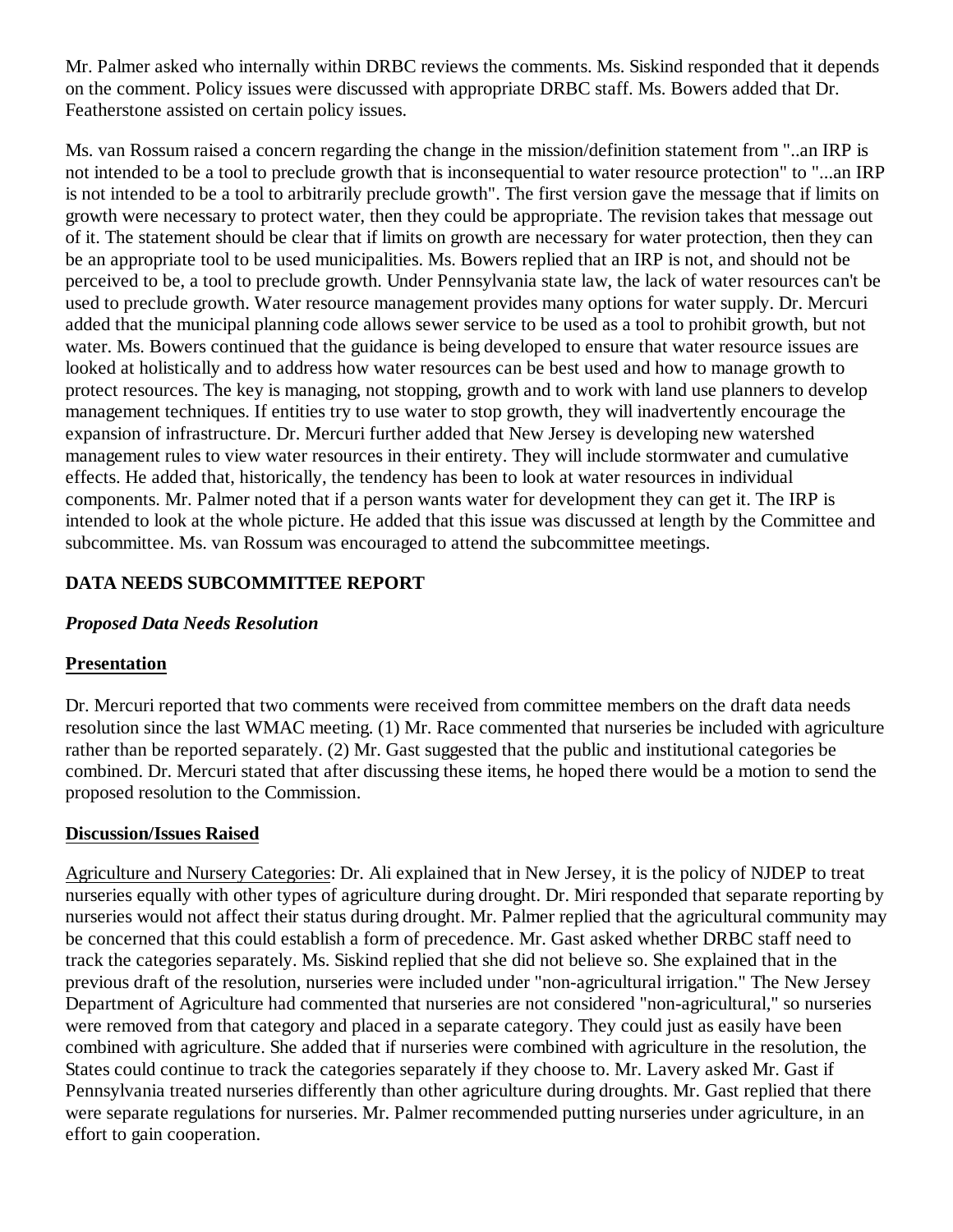Dr. Mercuri recommended that the agricultural irrigation category be modified further to include livestock. Mr. Gast disagreed stating that livestock water use is different. Ms. Siskind stated that consumptive use is different, however, livestock use is a relatively small use in the basin. Dr. Ali stated that it would be difficult for a farmer to separate out livestock and crop use. Dr. Ali recommended that aquaculture also be included under agriculture.

There was general agreement that nurseries would be removed as a separate category and that the category "Self-supplied agricultural irrigation" would be changed to "Self-supplied agriculture (including crop irrigation, nurseries, aquaculture & livestock)."

Public and institutional categories: Mr. Gast recommended that public and institutional categories be combined to minimize overlap and confusion. Similar uses should be tracked together - i.e. public and private schools should be in the same category. Dr. Miri stated that the category public could be confused with public water supplier. An issue was raised as to whether it was important to distinguish between different types of institutional uses. Dr. Miri cautioned that too many categories would make reporting more difficult. Ms. Siskind stated that different institutional uses can usually be distinguished by name. Dr. Mercuri asked whether parks would be considered institutional and Mr. Palmer replied that they would.

Ms. Bowers asked whether it was necessary for the resolution to be so specific. This would increase the potential need to revise the resolution in the future. She suggested re-drafting the resolution to get the Commissioners to acknowledge that the data were needed and to list, in general, the types of data required. Dr. Miri agreed there should be flexibility. Ms. Siskind replied that the intent in being specific was to get consistency in the way the data are reported amongst the States. Currently, it is difficult to analyze water use in the basin because there isn't consistency. Not only are there different categories, but States report on different uses. The need to standardize the information reported is a primary purpose of the resolution and the reason why the categories are listed. The subcommittee developed broad categories and intentionally did not create definitions for each of the categories so that there would be flexibility. Such definitions could be included on the forms.

There was general agreement that the two categories be combined as institutional.

Upon motion by Dr. Mercuri, seconded by Mr. Lovell, the committee agreed unanimously to forward the draft resolution to the Commission for consideration with the two minor changes related to agricultural and institutional uses.

## *Unaccounted-for-Water*

## **Presentation**

Members representing the Basin States were asked to report their progress on collecting 1999 unaccountedfor-water (UAW) data from public water suppliers supplying1 mgd and over.

Mr. Lovell reported that he did not have anything more to report since the last meeting because Wilmington and Milford still had not submitted their data. He will be sending them another letter. The data show that UAW ranges from a low of 4% for New Castle that runs an amazingly tight system to a high of 17% for Wilmington (based on a verbal communication). Wilmington is the only supplier with UAW in excess of the 15% standard.

Dr. Miri reported that New Jersey is compiling the data and he does not have results to report yet. He added that the response rate was lower than in previous years and they are doing follow-up to get more responses. He hopes to have a report in November.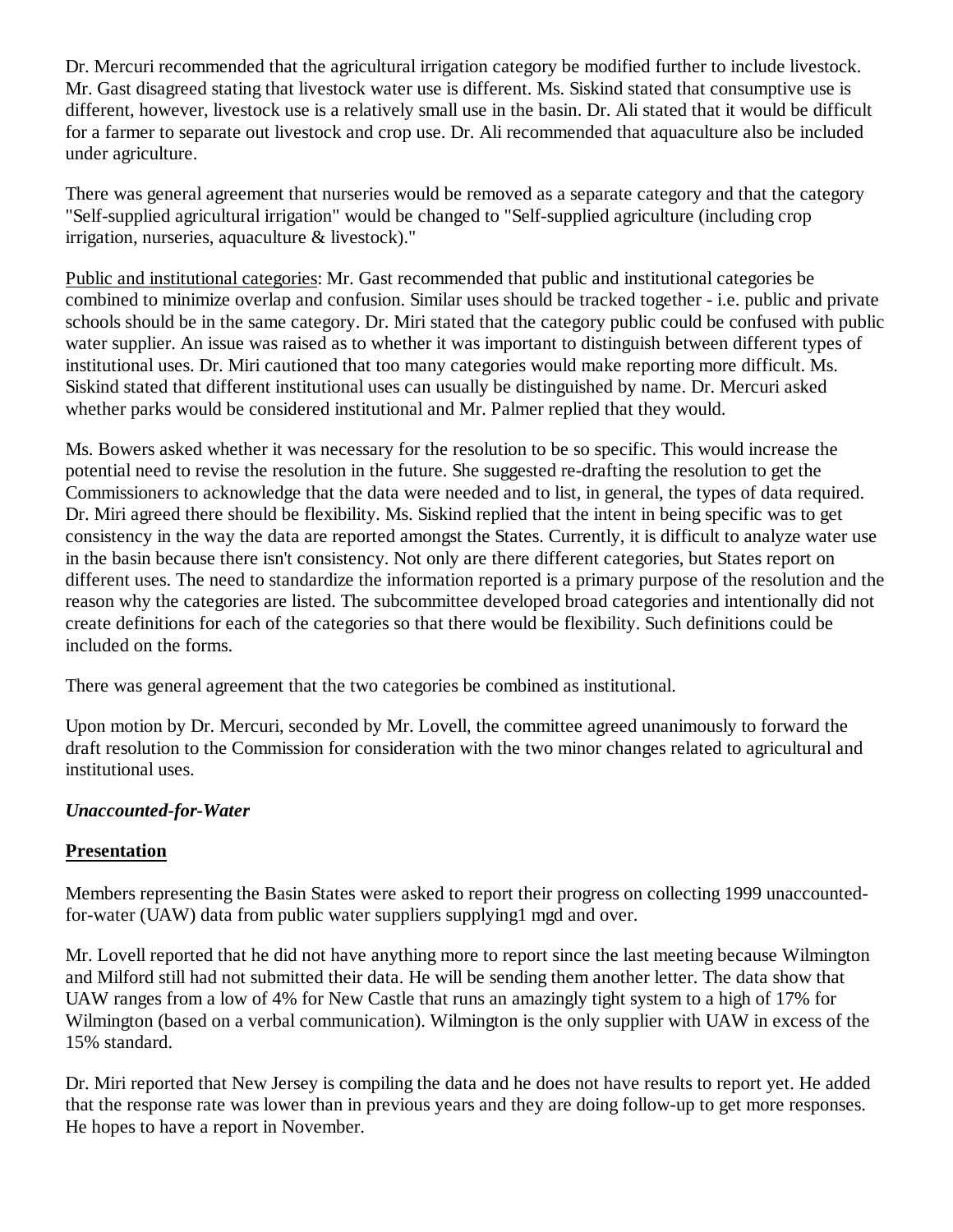Mr. Gast distributed data that Pennsylvania had compiled from the recent annual water supply reports. The data are for public water suppliers supplying 1 mgd and over, sorted first by report year and then by UAW percent. UAW ranged up to a high of 51.18% for Lehighton Municipal Water Authority. On average, UAW was 19.89%. Three suppliers who responded that they had no UAW were not included in the analysis since the data are questionable.

### **Discussion/Issues Raised**

Dr. Mercuri raised a question as to whether Doylestown Township Authority should be reporting separately since they receive most of their water from Lower Bucks Joint Municipal Authority. Mr. Gast explained that the data were compiled based on where water was used, rather than withdrawn.

Mr. Palmer noted that some older systems are reporting the least UAW.

An issue was raised regarding whether suppliers were using similar ratios. Mr. Gast replied that what is reported is UAW, not unmetered ratio. Mr. Milan suggested that utilities report both loss/leakage and unmetered ratio. Mr. Palmer replied that the Committee should take one step at a time.

Dr. Featherstone presented UAW totals received by DRBC in previous years. In 1989, UAW was reported as 21.9% and in 1993, 18%. The Pennsylvania numbers fall in between. Mr. Neukrug responded that UAW numbers change a lot from year to year and periodic data do not provide much information. The difference between 21.9% and 18% doesn't necessarily represent a change. Mr. Palmer asked what the UAW goal is. The response given was 15% based on DRBC regulations.

Mr. Neukrug stated that UAW is an economic issue for utilities. The WMAC is interested in depletive use how much is taken from and returned to the Basin. Philadelphia's UAW is not lost to the Basin. Dr. Miri disagreed stating that the WMAC was not focused on UAW as only a depletive use issue. The WMAC is concerned about good water resources management and good water utility resource practices. Mr. Lavery added that it was important to look at where water is withdrawn and where it is put back. You shouldn't withdraw any more than you need because you are not going to put it back in exactly the same place. Dr. Mercuri noted that in the Ground Water Protected Area, if existing users were withdrawing up to a subbasin's limit, new users would be precluded from withdrawing, even if the existing withdrawals included UAW. Ms. Bowers stated that while she did not disagree that UAW may not be depletive in the Philadelphia system, the issue of UAW is important in Chester County with its smaller streams and reservoirs. For example if Downingtown is withdrawing 27% more or Coatesville is withdrawing 30% more than needed, then they need to do something different. Why pull it out of the source water if it's not needed? Mr. Palmer agreed. He stated that UAW was important because of its economic impact on the utility and it's affect on the water source. Utilities should pump and use what they need and not more. Mr. Neukrug noted that the Philadelphia Water Department maintains and operates an aging system and it follows UAW numbers carefully.

Ms. Siskind requested, for the next meeting, each State to compare the 1999 UAW data to previous years, if possible.

### **RECLAIMED WATER USE - FEASIBILITY ASSESSMENT FORM**

### **Presentation**

Ms. Siskind presented a Draft Feasibility Assessment Form for Reclaimed Water Use developed in response to a discussion on reclaimed water use at the previous Committee meeting. She proposed that the form be completed by docket applicants for new or expanded withdrawals for non-potable water uses. The form would exclude projects located more than 1 mile from a wastewater treatment plant (WWTP) and applications for food or drug processing or handling and food crop production. The purpose of the form would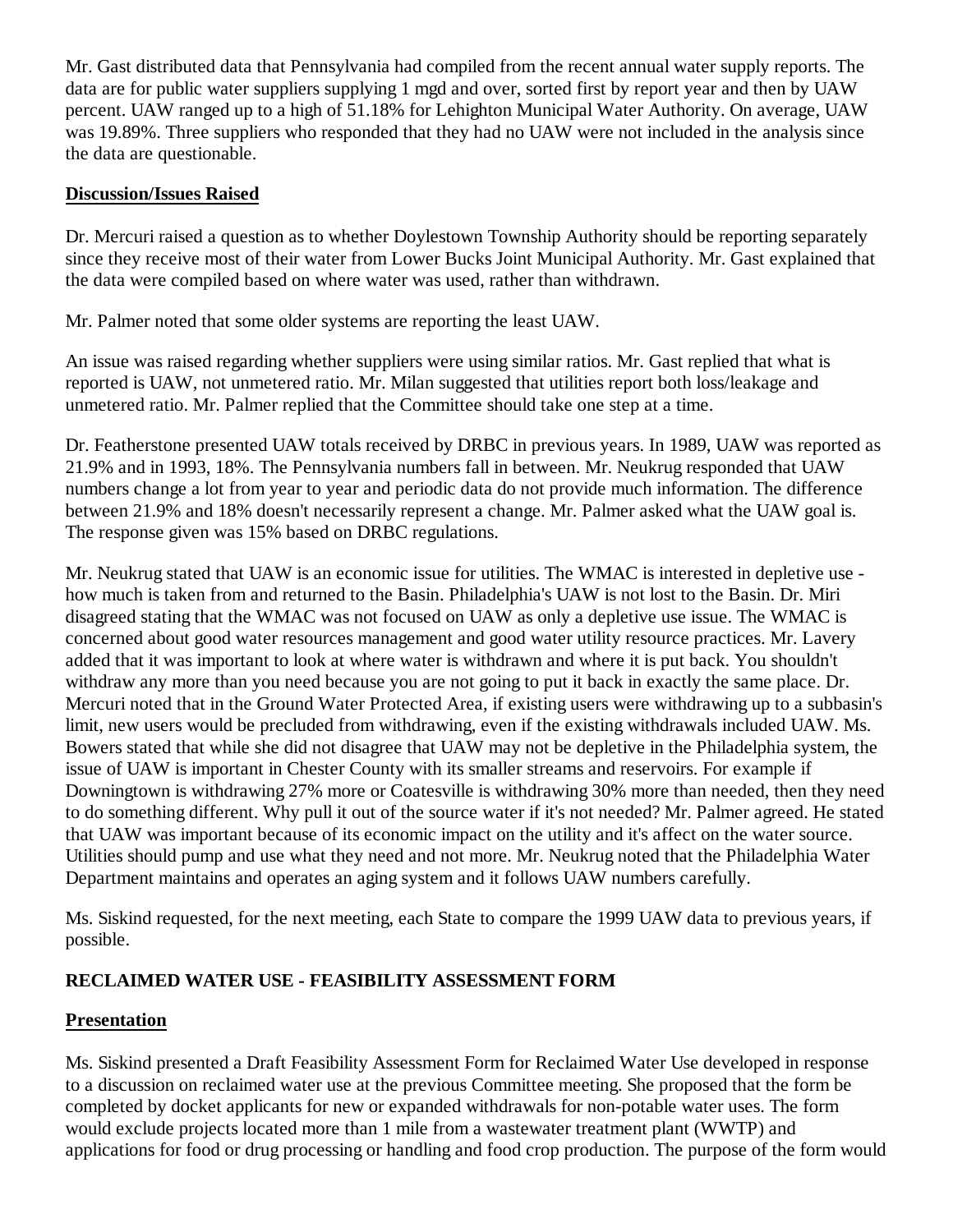be two-fold: (1) to encourage applicants with non-potable water needs to consider reclaimed water use and (2) to provide DRBC with data on the feasibility of reclaimed water use for the purpose of setting future policy, if appropriate. The Commissioners asked the Committee to assess what DRBC's role should be with regard to reclaimed water use. Non-potable water use (including agricultural irrigation, other irrigation, commercial, industrial and thermoelectric power) comprises 81% of reported in-basin withdrawals. Currently, there are only minimal DRBC water conservation requirements for non-potable, self-supplied users. The assessment is being proposed in a "form" format to develop consistency in the data that is being collected and to make clear the level of effort, for example, that it is not an engineering-level study. Among other things, the form would enable DRBC to gain a better understanding of how to balance reclaimed water use with stream flow needs, especially during low flow periods. It would also provide information on costs associated with reclaimed water use. The form would need to get to applicants early in the process to be useful; under the current system, this would not always be possible.

Ms. Siskind also distributed a list of definitions related to reclaimed water and noted that, in many cases, reclaimed water, reuse, recycle and greywater are used interchangeably, but have different meanings.

### **Discussion/Issues Raised**

Dr. Miri asked whether the form would require a new regulation. Ms. Siskind responded that there may be authority within current DRBC regulations to require the forms be completed. Dr. Miri commented that in New Jersey there was some discussion of requiring applicants to determine initially whether reclaimed water use would be feasible for a project.

Mr. Neukrug asked how source water protection was covered in the form. For example spray irrigating a golf course with reclaimed water in an area that drains to a drinking water supply. Ms. Siskind responded that the form was an initial screen. A detailed assessment of the water quality impacts on surface and ground waters would come at a later stage. Ms. Bowers noted that she is aware of a spray irrigation site adjacent to a water supply well. She commented that PADEP's permit process for spray irrigation sites evaluates runoff and application rates. Dr. Mercuri added that from a water quality perspective, it is almost always better to apply discharges to the land rather than directly into a stream. He stated that the wastewater would be treated, perhaps to the tertiary level, and applied under controlled conditions. Mr. Neukrug replied that land application may be good for removing nitrates, but not cryptosporidium. He also stated that PCBs could be potentially applied on golf courses. Reclaimed water use is more necessary out west; in the basin, there is the luxury to look at the environmental consequences. He further commented that it was important, when dealing with water resource issues, to deal with water quality issues. Dr. Featherstone asked Mr. Neukrug if he could provide the committee with information on cryptosporidium and land application.

Dr. Mercuri commented on the need to develop a mechanism to get the form to the applicant early on. In Pennsylvania, outside the Groundwater Protected Area, there is no permitting process to dig a well for a golf course, other than local approvals.

Ms. Bowers stated that the form was putting the cart ahead of the horse. The Commission had no clear policy statement on the use of reclaimed water. First, the Committee should develop a policy statement for the Commission and then the tools. There was general agreement.

Mr. Palmer asked for a clarification on what the Commission wanted the Committee to do and whether or not they supported reuse. Dr. Featherstone replied that during approval of docket applications, at times, the Commissioners asked whether the applicant had considered reclaimed water. Dr. Miri stated that the Commissioners asked the Committee to consider the issue at the end of last year's drought. Mr. Lavery added that the Commission wanted a technical exploration and wanted the Committee to tap into the available technical expertise.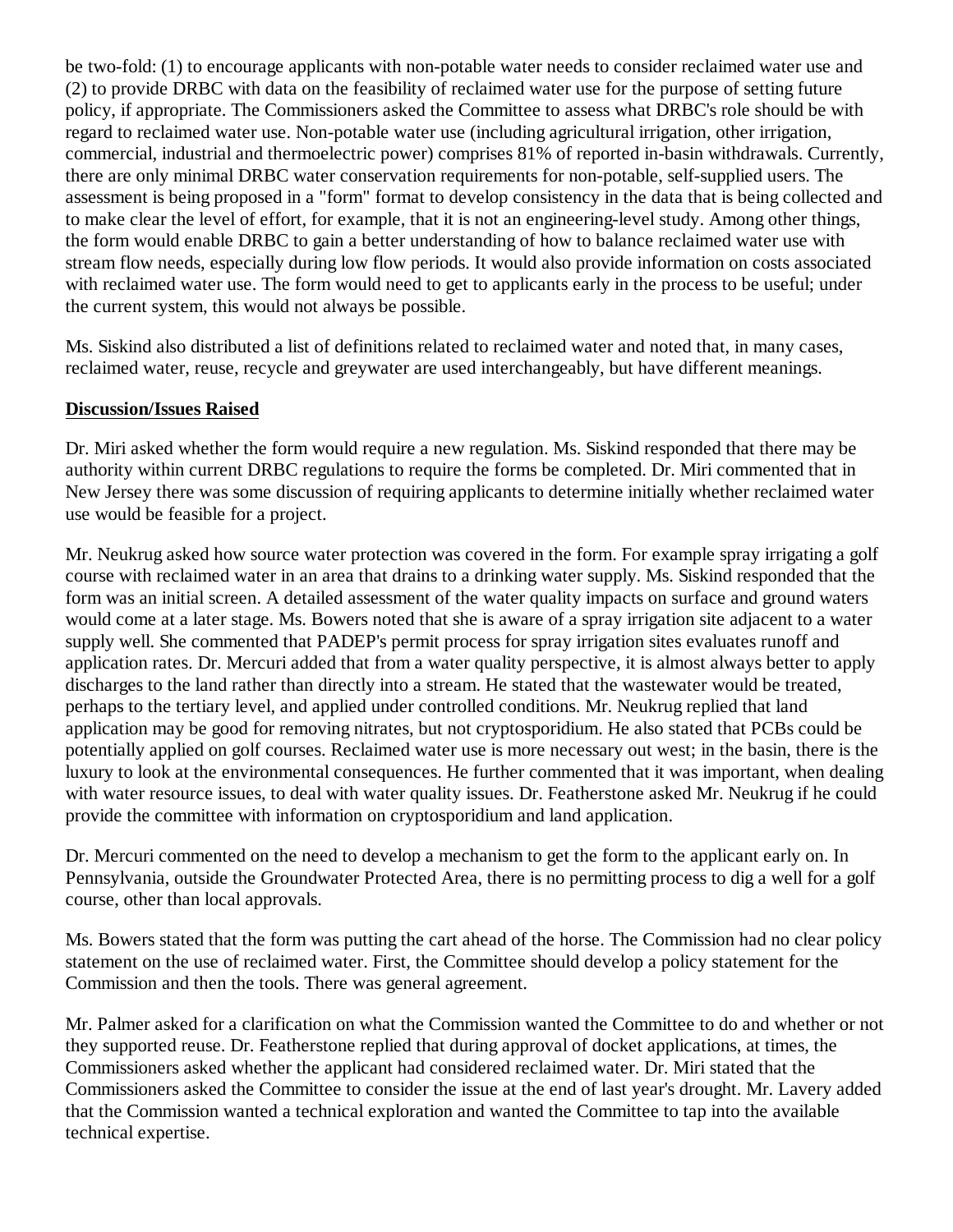Mr. Palmer suggested sending out a 1-2 page questionnaire to golf courses in the basin asking them whether they would use reclaimed water.

Mr. Palmer commented that Questions 9-17 related to the treatment plant and the golf course owner wouldn't know the answers. Ms. Siskind responded that the answers to the questions were readily available from PADEP and many applicants hire consultants that would obtain the information. Mr. Palmer commented that obtaining the information could take a long time.

Mr. Sloto suggested that some of the information on the form could be obtained instead by querying the GIS for example, how many golf courses are within a one mile radius. Mr. Palmer questioned how many golf courses would be near WWTPs. Mr. Milan responded that in Montgomery County there were many local plants.

Mr Lavery asked Mr. Sloto where USGS was on its pilot study of spray irrigation. Mr. Sloto responded that USGS was halfway through its data collection. The pilot study would measure the effects of spray irrigation on ground and surface water quality and quantity. Mr. Lavery commented that the science isn't firm yet, but at the same time there is a push to have a policy to save water. Mr. Sloto replied that there are a lot of unanswered questions. Ms. Bowers commented that enough was known about land application for it to be used safely. USGS was providing a more refined understanding and would improve the permit process by providing better science. She also added that what she has learned from the USGS study is that spray irrigation is not about recharging ground water as much as it is about getting rid of wastewater, since much of it is evaporated.

Mr. Palmer asked if the Department of Agriculture was doing anything on this issue and raised the issue of crop uptake. Dr. Ali said that the Department's input was on promoting conservation. He noted that there are nurseries that use reclaimed water. He noted that there were many questions surrounding the issue. When do we need to use reclaimed water - mainly during a drought? Who should use reclaimed water, for example, the power industry since they use 65% of the water? Ms. Siskind responded that this was a primary purpose of the form - to collect these types of data. These data would then allow the Committee to formulate a policy to suggest to the Commission.

Ms. Bowers suggested talking to golf course organizations who, in her experience, had a lot of knowledge on the topic. They should be invited to have a dialogue with and educate the Committee on the pros and cons. Mr. Palmer strongly supported this idea. He noted that the Committee could start with golf courses and then expand to other areas. There was general concurrence. Ms. Bowers suggested that Mr. Sloto also give a presentation of his preliminary results. Mr. Neukrug also suggested educating WWTPs owners on the opportunities.

## **NEXT MEETING**

The next meeting was scheduled for November 2nd at 9:30 a.m. at the DRBC office in West Trenton. [Note this meeting was canceled and rescheduled for January 4, 2001.]

### **WATER MANAGEMENT ADVISORY COMMITTEE ATTENDANCE September 12, 2000**

**Members Present**

1. Ferdows Ali (designee) New Jersey Dept. of Agriculture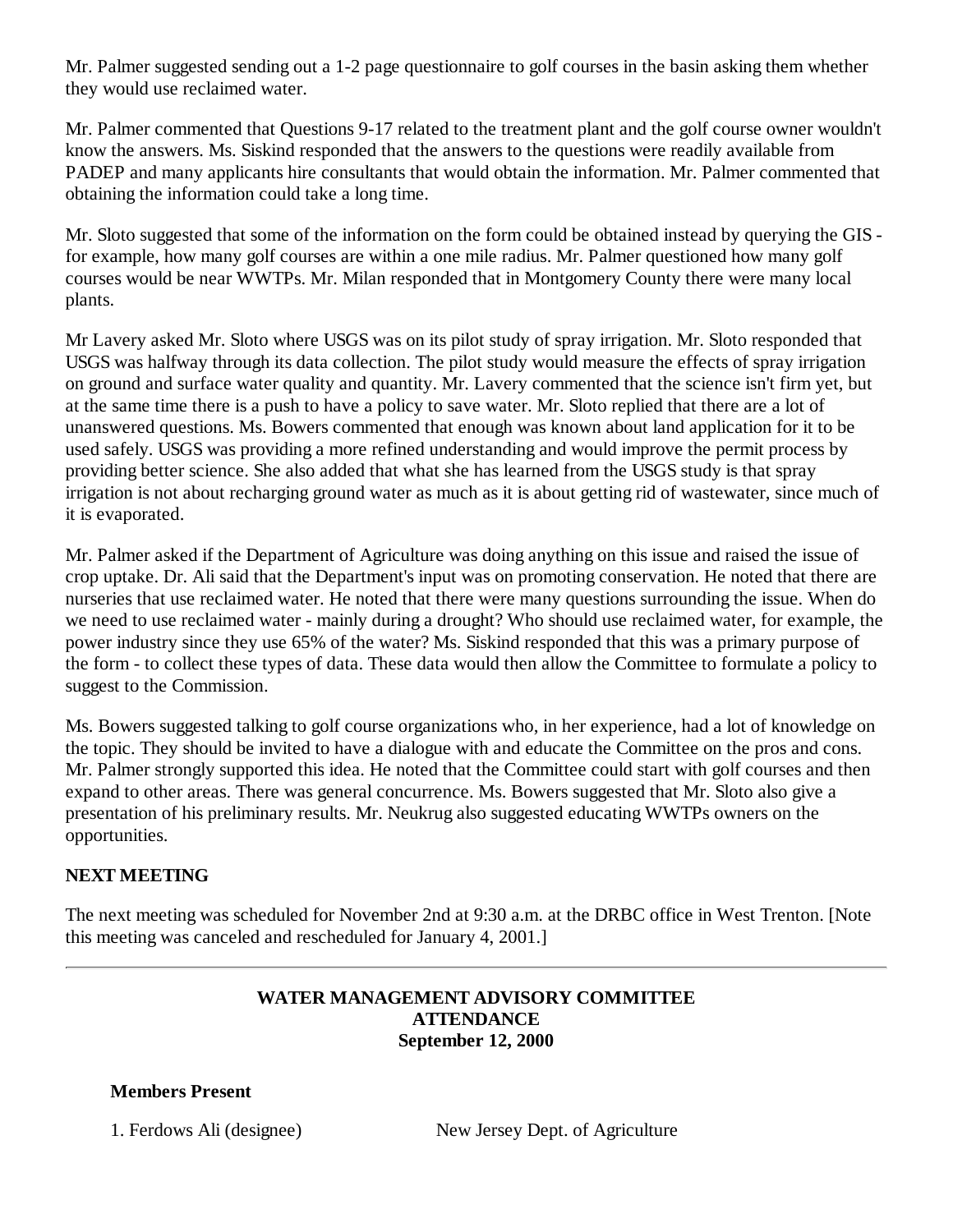| 2. Janet Bowers                | <b>Chester County Water Resources Authority</b> |
|--------------------------------|-------------------------------------------------|
| 3. William Gast                | Pennsylvania DEP                                |
| 4. Warren Lavery               | New York State DEC                              |
| 5. Stewart Lovell              | <b>Delaware DNREC</b>                           |
| 6. John Mello                  | U.S. EPA, Region II                             |
| 7. Bruno Mercuri               | Mercuri & Associates                            |
| 8. David Milan                 | <b>Superior Water Company</b>                   |
| 9. Joseph Miri                 | New Jersey DEP                                  |
| 10. Howard Neukrug             | Philadelphia Water Department                   |
| 11. Maya van Rossum (designee) | Delaware Riverkeeper Network                    |
| 12. William Palmer             | <b>Water Resources Association</b>              |
| 13. Frank Schaefer             | U.S. Army Corps of Engineers                    |
| 14. Ron Sloto                  | U.S. Geological Survey                          |

Designated proxy John Gaston (Stony Brook Regional Sewerage Authority) designated his proxy to William Palmer.

#### **DRBC Staff present**

- 1. Evelyn Borbely
- 2. Jeffrey Featherstone
- 3. David Pollison
- 4. Esther Siskind

#### **Attachment 1**

#### **AGENDA WATER MANAGEMENT ADVISORY COMMITTEE**

#### **Delaware River Basin Commission**

#### **September 12, 2000 - 9:30 A.M.**

- **1. Minutes and Procedural Issues**
- **2. IRP Subcommittee Report (Bowers)**
	- **IRP Draft Guidance**